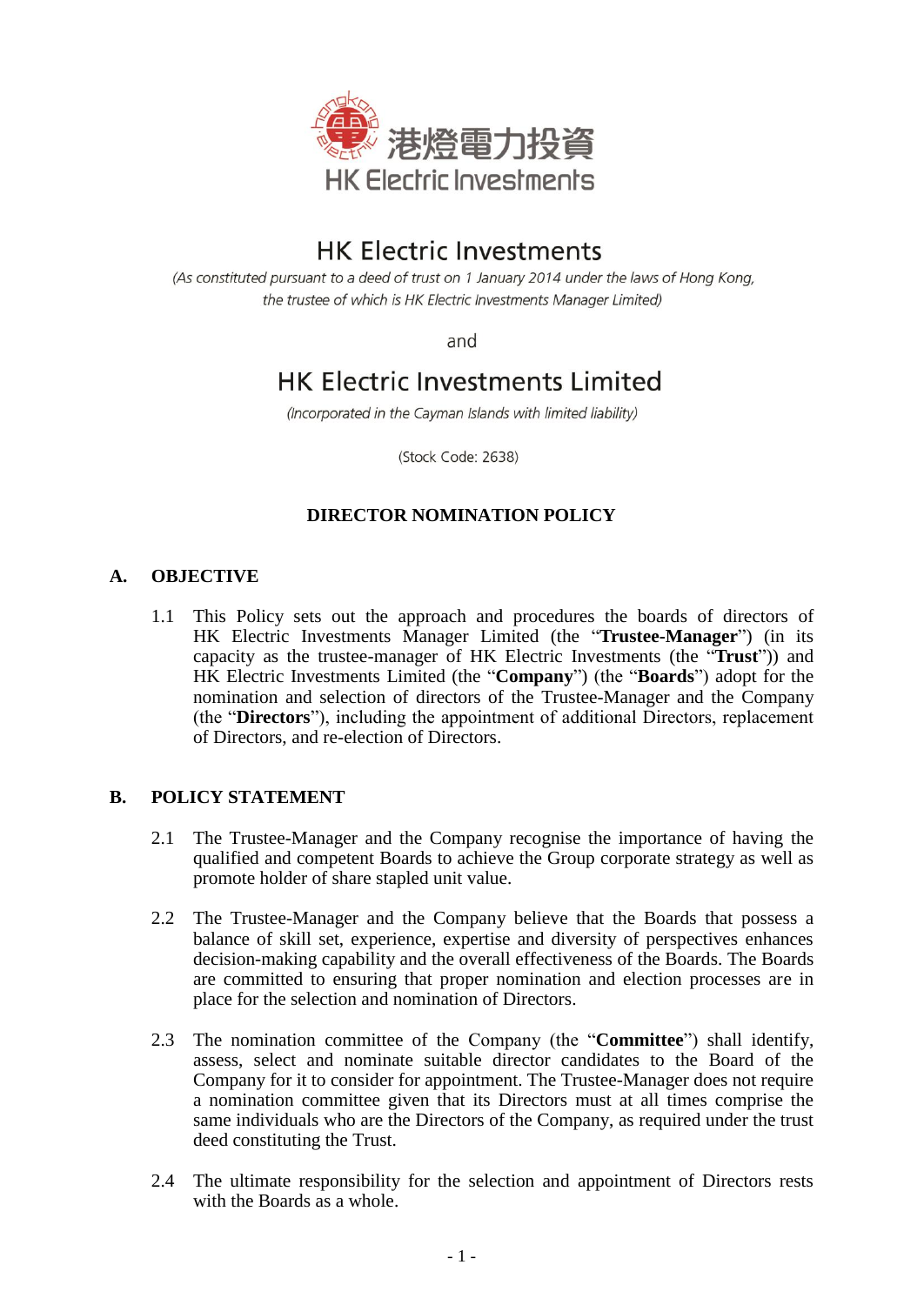### **C. SELECTION CRITERIA**

- 3.1 In the determination of the suitability of a candidate, the Committee shall consider the potential contributions a candidate can bring to the Boards in terms of qualifications, skills, experience, independence, age, culture, ethnicity and gender diversity. The Committee shall consider the following selection criteria and such other factors that it may consider appropriate for a position on the Boards:
	- (i) **Attributes Complementary to the Boards:** The candidate should possess attributes that complement and expand the skill set, experience and expertise of the Boards as a whole, having regard to the current structure, size, diversity profile and skills matrix of the Boards and the needs of the Boards.
	- (ii) **Business Experience & Boards Expertise and Skills:** The candidate should have the ability to exercise sound business judgment and also possess proven achievement and experience in directorship including effective oversight of and guidance to management.
	- (iii) **Commitment:** The candidate should have sufficient time for the proper discharge of the duties of a Director, including devoting adequate time for the preparation and participation in meetings, training and other Boards or the Trustee-Manager and the Company associated activities.
	- (iv) **Motivation:** The candidate should be self-motivated and have a strong interest in the Trustee-Manager and the Company's businesses.
	- (v) **Integrity:** The candidate should be a person of integrity, honesty, good repute and high professional standing.
	- (vi) **Independence:** Independent non-executive director ("**INED**") candidates must satisfy the independence requirements under the Rules Governing the of Securities on The Stock Exchange of Hong Kong Limited (the "**Listing Rules**"). The INED candidate shall be independent in character and judgement and be able to represent and act in the best interests of all holders of share stapled units.

The above criteria are for reference only and are not meant to be exhaustive or decisive. The Board of the Company shall take into consideration the benefits of the diversified Board when selecting Board candidates.

### **D. NOMINATION PROCEDURES**

#### **4.1 Appointment of New and Replacement Directors**

- (i) If the Committee determines that an additional or replacement Director is required, it will deploy multiple channels for identifying suitable director candidates, including referral from Directors, holders of share stapled units, management, advisors of the Trustee-Manager and the Company and external executive search firms.
- (ii) Upon compilation and interview of the list of potential candidates, the Committee will shortlist candidates and make recommendation based on the selection criteria and such other factors that it considers appropriate for consideration by the Board of the Company. The Board of the Company has the final authority on determining suitable director candidate for appointment.